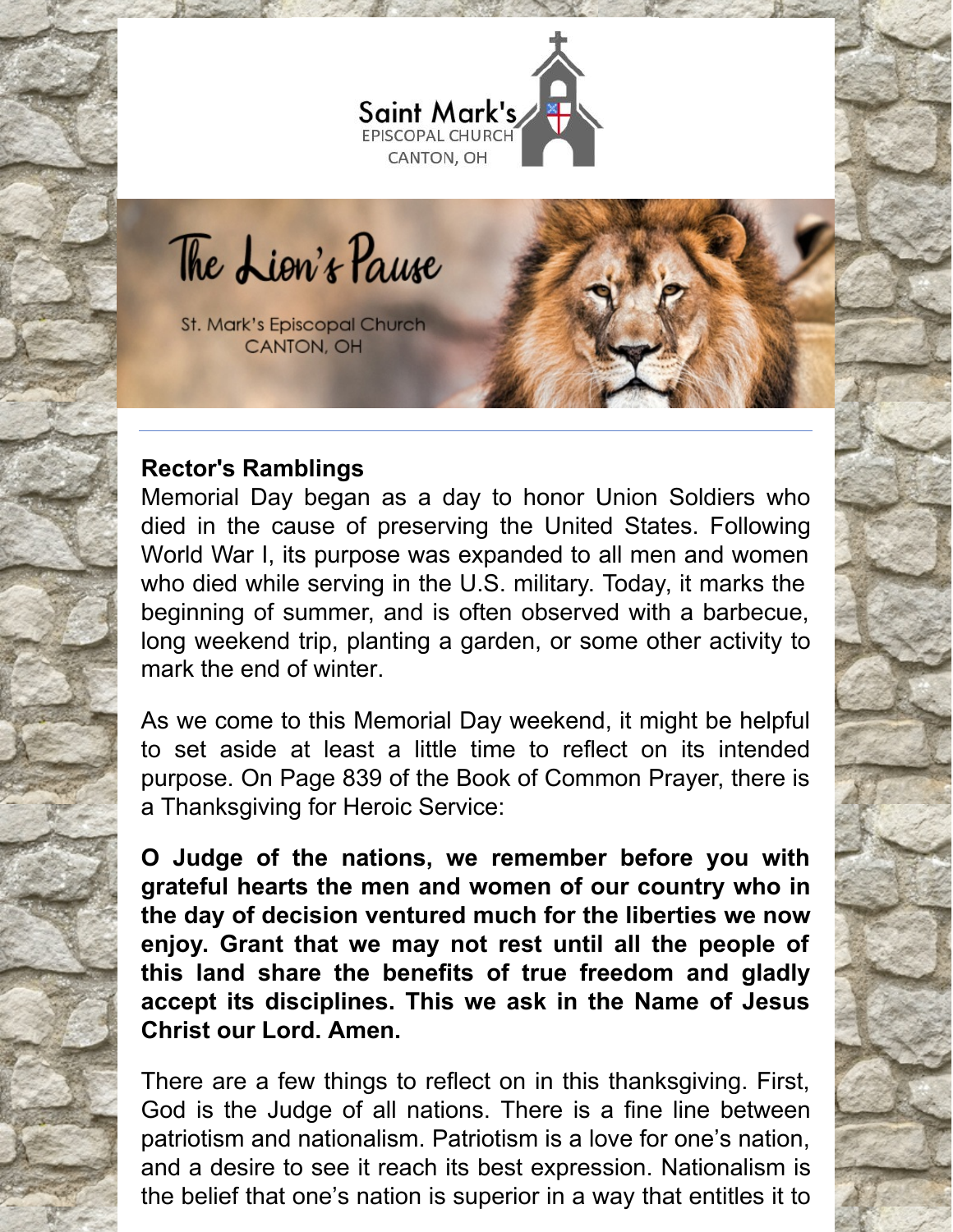exploit other nations. God cares for all people in every nation.

Second, the liberties we enjoy in the United States have been purchased with a heavy price. If we want to honor those who gave their lives to purchase those liberties, we must exercise them thoughtfully. One of our liberties is the freedom to say what we feel like saying, though there are certain exceptions to this freedom. Even though we are at liberty to say hateful things, using our liberty in that way dishonors those who died to preserve that liberty. That is part of what it means to accept the disciplines of true freedom.

Finally, not everyone has an equal share in the liberties we enjoy. The Constitution and particularly the Bill of Rights set forth a lofty vision. It is a vision we have not always achieved. That does not mean the American experiment has failed. It simply means that there is more work for us to do.

**Fr. RJ**



**Holy Eucharist, May 29,** 8 and 10 a.m. Sunday School, 10 a.m. Bible Study at 9 a.m. **[Lessons](http://lectionarypage.net/YearC_RCL/Easter/CEaster7_RCL.html) [Bulletin](https://files.constantcontact.com/32ed7374201/3fba2fa4-5e13-45e9-83c3-90602cd843a4.pdf)** Live [Stream](https://www.facebook.com/stmarks.canton)

**Wednesday, June 1** Evening Prayer, 4 p.m. (Zoom) **[Bulletin](https://files.constantcontact.com/32ed7374201/6eeb01c6-2875-49a3-ba3d-34236da2a38d.pdf) Join Zoom [Meeting](https://us06web.zoom.us/j/89655591049?pwd=bFdrRFlxMzB0N25NVFN3MWZQZ0NJdz09)** 

SAVE THE DATE June 5th- Sunday School Picnic

### **Security Reminder**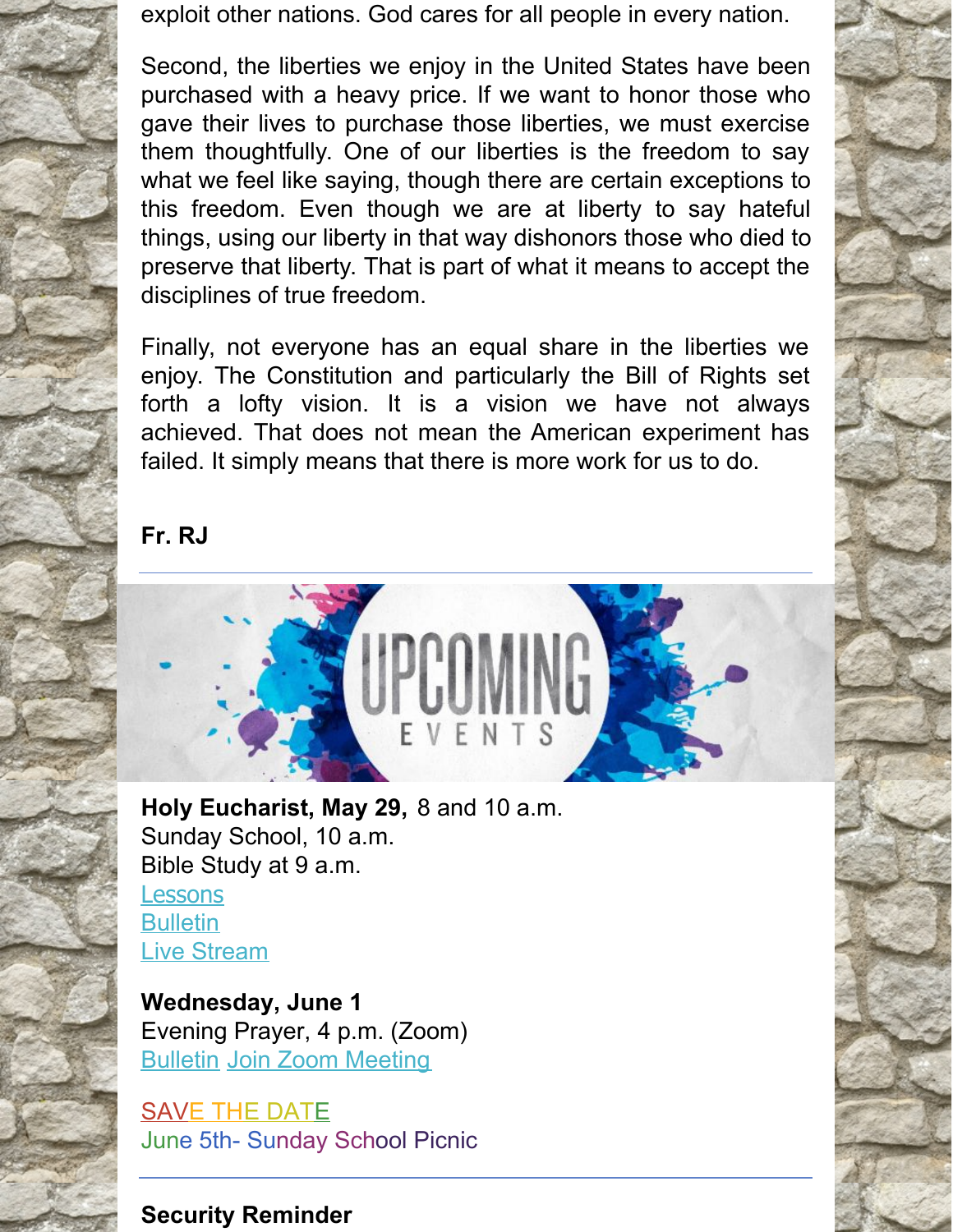Keeping St. Mark's building a safe environment is our highest priority, and to do so we need all parishioners who are coming to St. Mark's during non-office hours to make arrangements to be let into the building. Weaver's staff absolutely cannot allow anyone not connected to Weaver CDC into the building, and there will be no exceptions to this rule.

As a church family, we want all parishioners to be able to access the Sanctuary for prayer and reflection outside of regular service times. St. Mark's staff will continue to allow parishioners into the building when they are present. However, to avoid any security challenges, please schedule any visits with Fr. RJ, Katie, the wardens, or a parishioner who is a key holder with as much lead time as possible.

Thank you for helping us foster a safe environment for all.

If your child needs to get Saint Mark's up and move during service,

feel free to use this space and the activities below so that they can do that while you continue to hear and see the service from this space. All we ask is that you help us keep the area tidy.

**PISCOPAL CHURC** 

CANTON, OH

Thank you and enjoy!

Do your kids need a break during service? Head to the Narthex for activities, snacks, and drinks! You can continue to listen to the service while regrouping.

The Diocese has continued to offer easy online giving. To use this, please select "St. Mark's Canton" from the dropdown, and choose either a one-time or recurring gift. We thank you for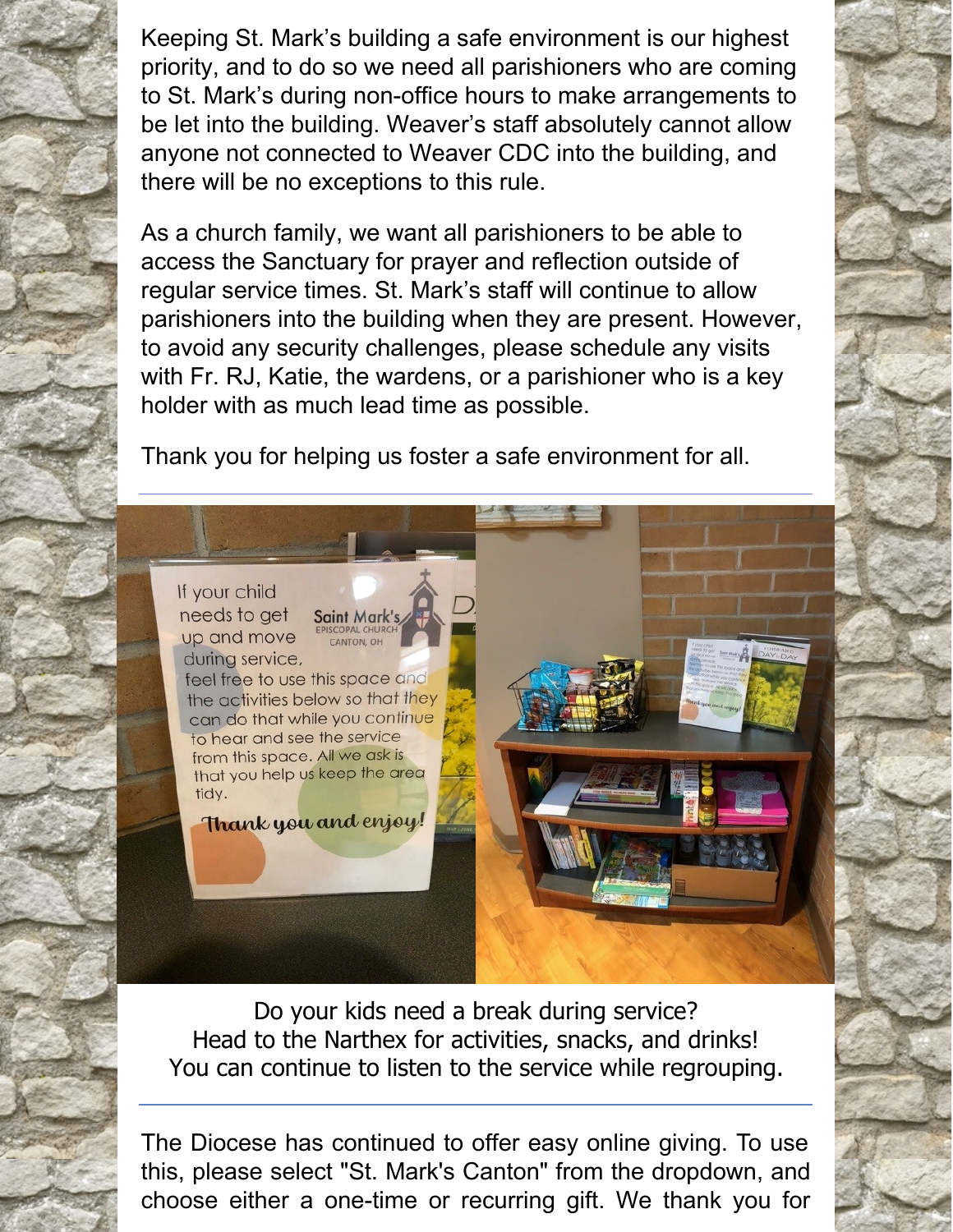your continued support.

## **[Designate](https://dohio.org/designate-a-gift-to-your-parish) a Gift to St. Mark's**

#### **Bob's Music Notes**

Here I was, the new organist at North Avenue Church in Baltimore, learning new anthems to accompany the choir, led by Walter Hampe, a furniture salesman at Hochschild Kohn's downtown with a flair for music. His son Walter was the only tenor.



Now I had to plan music for each Sunday, and to my rescue came the

Lorenz Publishing Company of Dayton, Ohio. With the motto "Music for America's Churches," E. S. Lorenz founded the publishing outfit in 1890. It was later headed by his son Karl, and then Ellen Jane, granddaughter of E. S. She studied with the legendary Nadia Boulanger in Paris, and Ellen Jane became editorial chief of the company, often writing under pen names.

Some of my highfalutin friends looked down on Lorenz because much of their output was for players of moderate skills. But the magazine "The Organ Portfolio" was more advanced. Even my harmony professor at Peabody admired one of their composers, Van Denman Thompson, music master at DePauw University, Greencastle, Indiana.

I was enjoying the two manual reed organ, but kept thinking how nice it would be if only I had a Hammond!



**May Birthdays**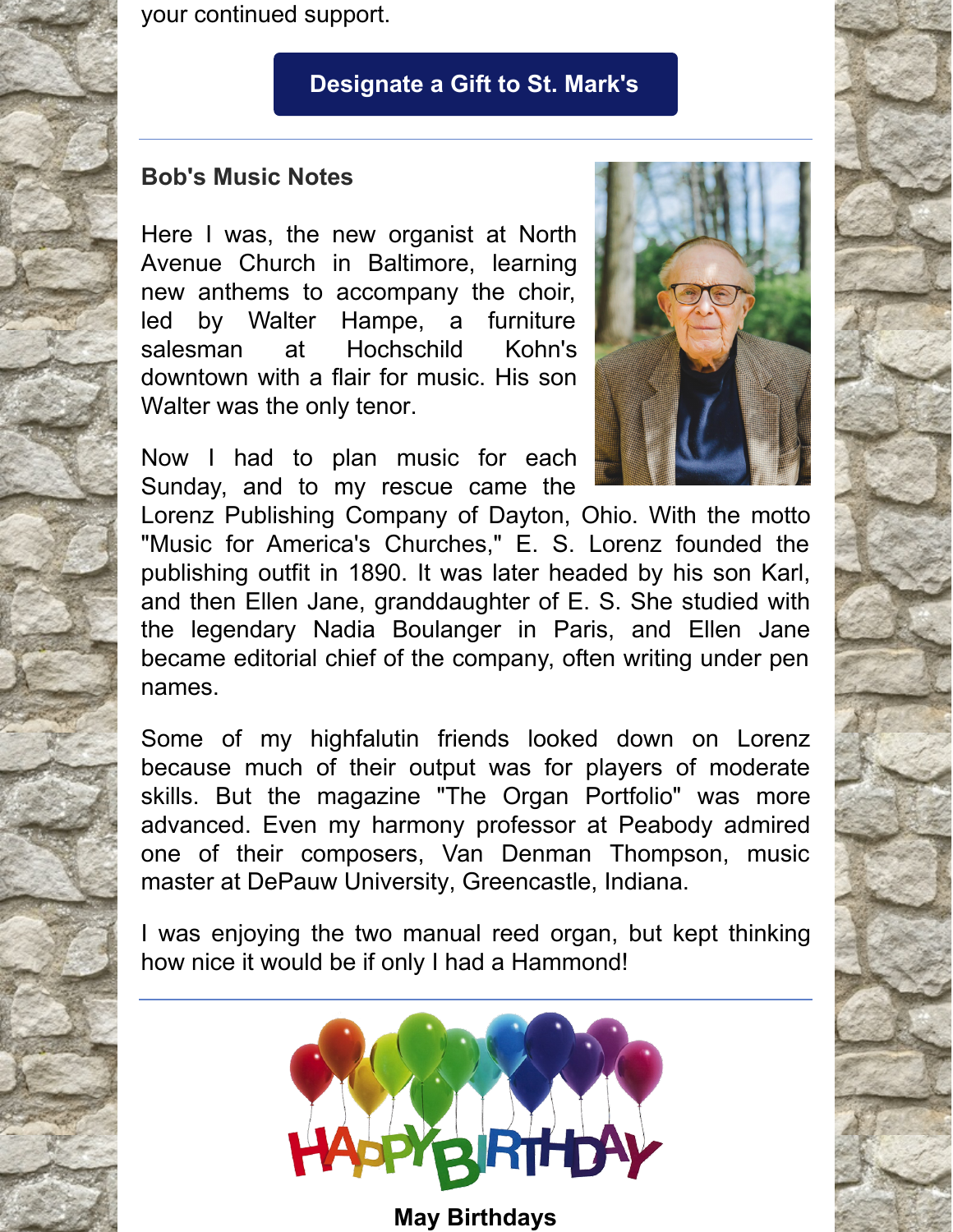Benjamin Clark Chris Arnold Dave Kiesling, Jan Hudson Jane King Derek Gordon Connor Pelger Justin Crowl

## Prayer Concerns

Paul Welch, Fred Gibbs, Jim Weaver, Jane Schutrum, Ron Hill, Amelia Rowland, Ron Brookes

**Family and Friends**: Baby Finnigan Savage & family & Terry L. (friends of Pam McCarthy); Dan Dennis (friend of John Werren); Jimmy Little (Sue Little's son); Nancy Sauer (friend of Diana Cornell); Lynn McBride (Beth Crowl's father); Bonnie Giammarco & two daughters (Gary's cousin Jerry); Lenny Reich (acquaintance of the Hixons); Kahmario Coleman & Stew Hudson (family friend & husband of Jan Hudson); Aurora (friend of the Gordons); Matt Gagnon (assistant principal at Oakwood Middle School); Theresa & Addelyn (friends of Judy Hixon); Yanette Pysher (Vonda Temelkoff's cousin); Sandy Snyder & Doug Fulton (friend & brother-in-law of the Rands); Lynnda Hoefler (friends of Sue Little); Janet Sheatzley Morgan (Barb Siegfried's sister); Tony Donahue & Beth Conley (friends of Cricket Boyd); Carol Jones (daughter of Buck & BJ Jones); Lesley & Holly (friends of Paulette Frech); Marc Hostetler (brother of Susan Hostetler); Baby David (friend of the Schaubs); Bob Patterson (friends of Diana Cornell); Sullivan & Guzman families & Pastor Marilyn Roman (friends of the Mulls); Johnny Willoughby (grandson of the Willoughbys); Jim Mesko (friend of Jim Weaver).

For those who have died.

For those in the armed forces.

# **PRAYER CHAIN:**

*St. Mark's has a group of prayer warriors who pray for the specific needs of those on the prayer chain. If you would like to place yourself or a loved one on the prayer chain, please*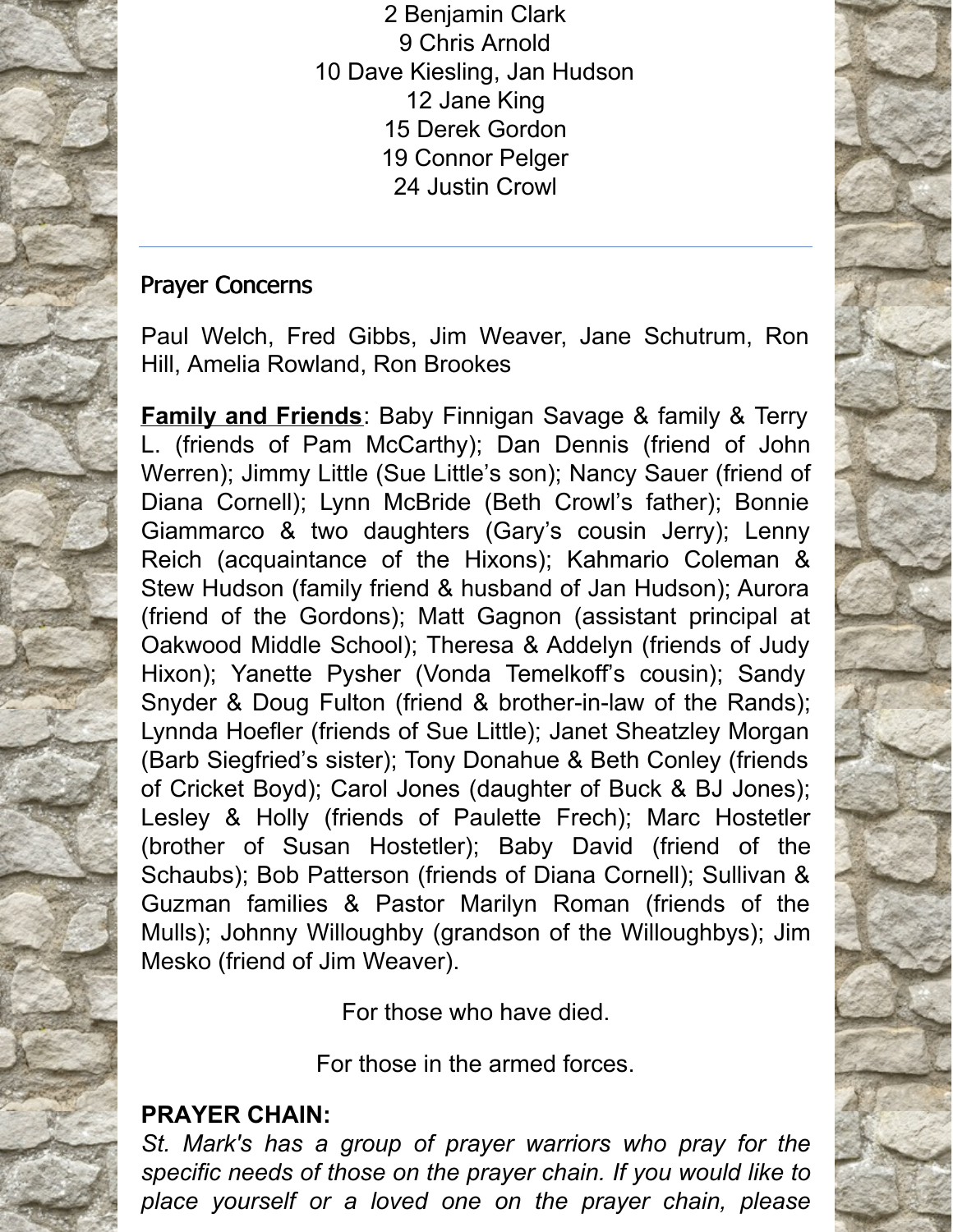*contact Bobbi Gordon at ggordon24@sbcglobal.net*

*Prayer requests may be placed on the private Prayer Chain or on the Prayer Concerns list appearing in The Lion's Pause and Sunday bulletin or in both places. Please let Bobbi know your preference. Unless otherwise instructed, names will be listed as we receive them. Please update Bobbi or Katie on the status of your friends or family members as to when they may be removed from the prayer lists.*

# **Contact Us:** [Fr.](mailto:rjohnson@stmarks-canton.org) RJ **[Office](mailto:office@stmarks-canton.org) [Wardens](mailto:stmarkscantonwardens@gmail.com)**



Need to update your directory listing, birthday, or anniversary? Update [here](https://members.instantchurchdirectory.com/).



### 515 48TH ST. NW CANTON, OH 44709 330.499.2662 | OFFICE@STMARKS-CANTON.ORG WWW.STMARKS-CANTON.ORG

*We seek to unite all people with God and each other in Christ through worship, fellowship, education, and service.*

> St. Mark's [Church](http://www.stmarks-canton.org/) The [Episcopal](http://www.episcopalchurch.org/) Church The [Diocese](http://www.dohio.org/) of Ohio More Links [HERE](http://www.stmarks-canton.org/links.html) [Bellwether](https://bellwetherfarm.com/?fbclid=IwAR1Y7vO6zNQDzSUL3xvXtdq5hVBoazRyBkmCAo_vhIBQe3oRvlfK36ERyyA) Farm

AmazonSmile is a website operated by Amazon with the same products, prices, and shopping features as Amazon.com. The difference is that when you shop on AmazonSmile, the AmazonSmile Foundation will donate 0.5% of the purchase price of eligible products to the charitable organization of your choice.

#### [Shop](https://smile.amazon.com/ch/34-0812879) Here

Your copy should address 3 key questions: Who am I writing for? (Audience) Why should they care? (Benefit) What do I want them to do here? (Call-to-Action)